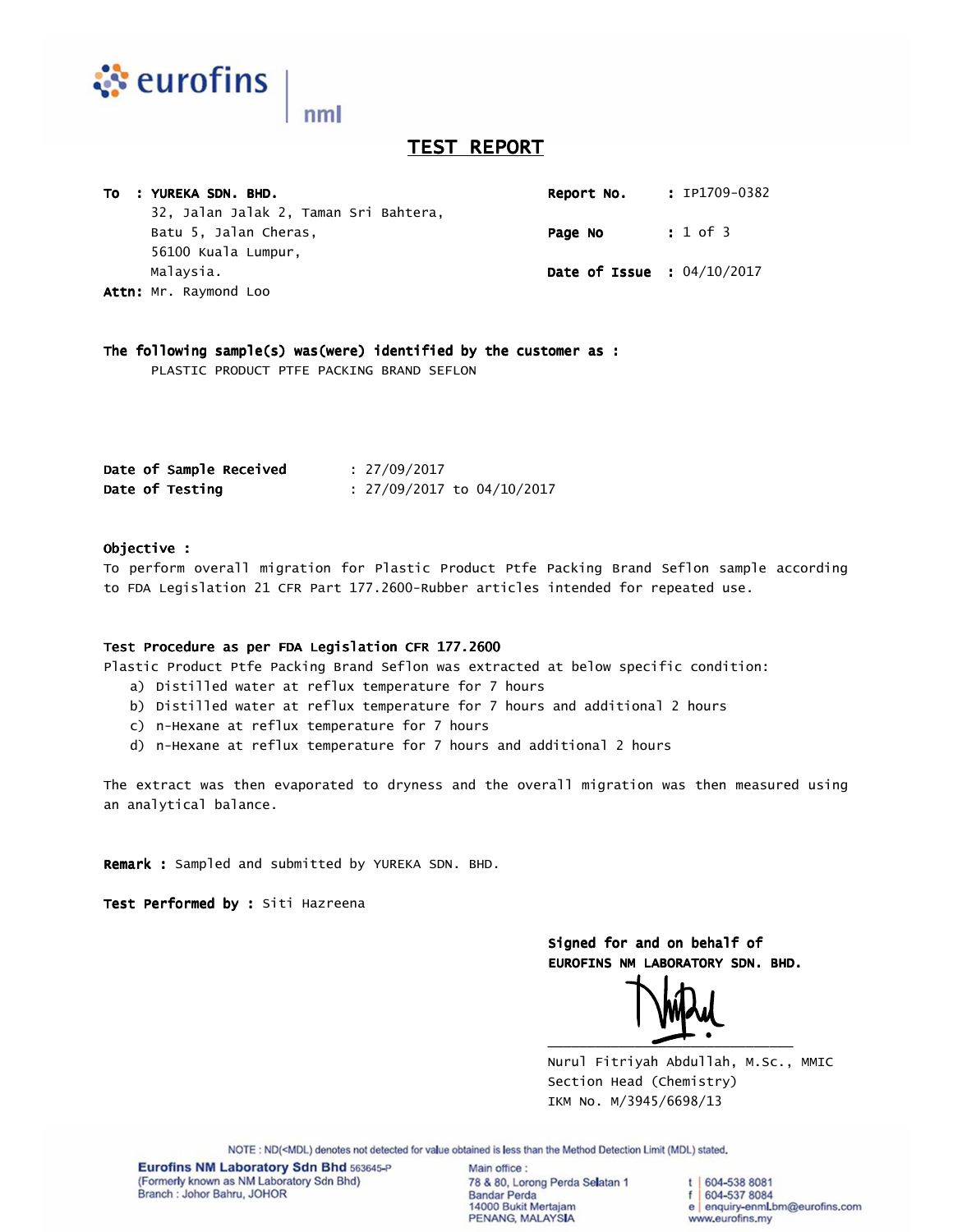

 $nm<sub>l</sub>$ Customer : YUREKA SDN. BHD. Date Of Issue :  $04/10/2017$ 

| Report No. | $: IP1709-0382$ |
|------------|-----------------|
| Page No.   | $: 2$ of 3      |

Sample Photograph(s):



\_\_\_\_\_\_\_\_\_\_\_\_\_\_\_\_\_\_\_\_\_\_\_\_\_\_\_\_\_\_\_\_\_\_\_\_\_\_\_\_\_\_\_\_\_\_\_\_\_\_\_\_\_\_\_\_\_\_\_\_\_\_\_\_\_\_\_\_\_\_\_\_\_\_\_\_\_\_\_\_\_\_\_\_\_\_\_\_\_\_\_\_\_

## Overall migration for Plastic Product Ptfe Packing Brand Seflon sample

| <b>Extraction Conditions</b>                         | overall<br>migration for<br>Plastic<br>Product Ptfe<br>Packing Brand<br><b>Seflon</b><br>sample<br>$(mg/in^2)$ | Requirements of FDA Legislation<br>21 CFR Part 177.2600<br>Rubber articles intended for<br>repeated use for Overall migration<br>for Plastic Product Ptfe Packing<br>Brand Seflon sample (mg/in <sup>2</sup> )           | <b>Inferred</b><br>Result |
|------------------------------------------------------|----------------------------------------------------------------------------------------------------------------|--------------------------------------------------------------------------------------------------------------------------------------------------------------------------------------------------------------------------|---------------------------|
| Distilled water at reflux<br>temperature for 7 hours | ND(<0.5)                                                                                                       | shall yield total extractives<br>not to exceed 20 milligrams per<br>square inch during the first 7 hours<br>of extraction, nor to exceed 1<br>milligram per square inch during the<br>succeeding 2 hours of extraction   | Comply                    |
| n-Hexane at reflux<br>temperature for 7 hours        | 6.3                                                                                                            | Shall yield total extractives not to<br>exceed 175 milligrams per square<br>inch during the first 7 hours of<br>extraction, nor to exceed 4<br>milligrams per square inch during<br>the succeeding 2 hours of extraction | Comply                    |

Signed for and on behalf of EUROFINS NM LABORATORY SDN. BHD.

 $\overbrace{\phantom{xxxxx}}$ 

 Nurul Fitriyah Abdullah, M.Sc., MMIC Section Head (Chemistry) IKM No. M/3945/6698/13

NOTE: ND(<MDL) denotes not detected for value obtained is less than the Method Detection Limit (MDL) stated.

Eurofins NM Laboratory Sdn Bhd 563645-P (Formerly known as NM Laboratory Sdn Bhd)<br>Branch : Johor Bahru, JOHOR

Main office : 78 & 80, Lorong Perda Selatan 1 Bandar Perda<br>14000 Bukit Mertajam PENANG, MALAYSIA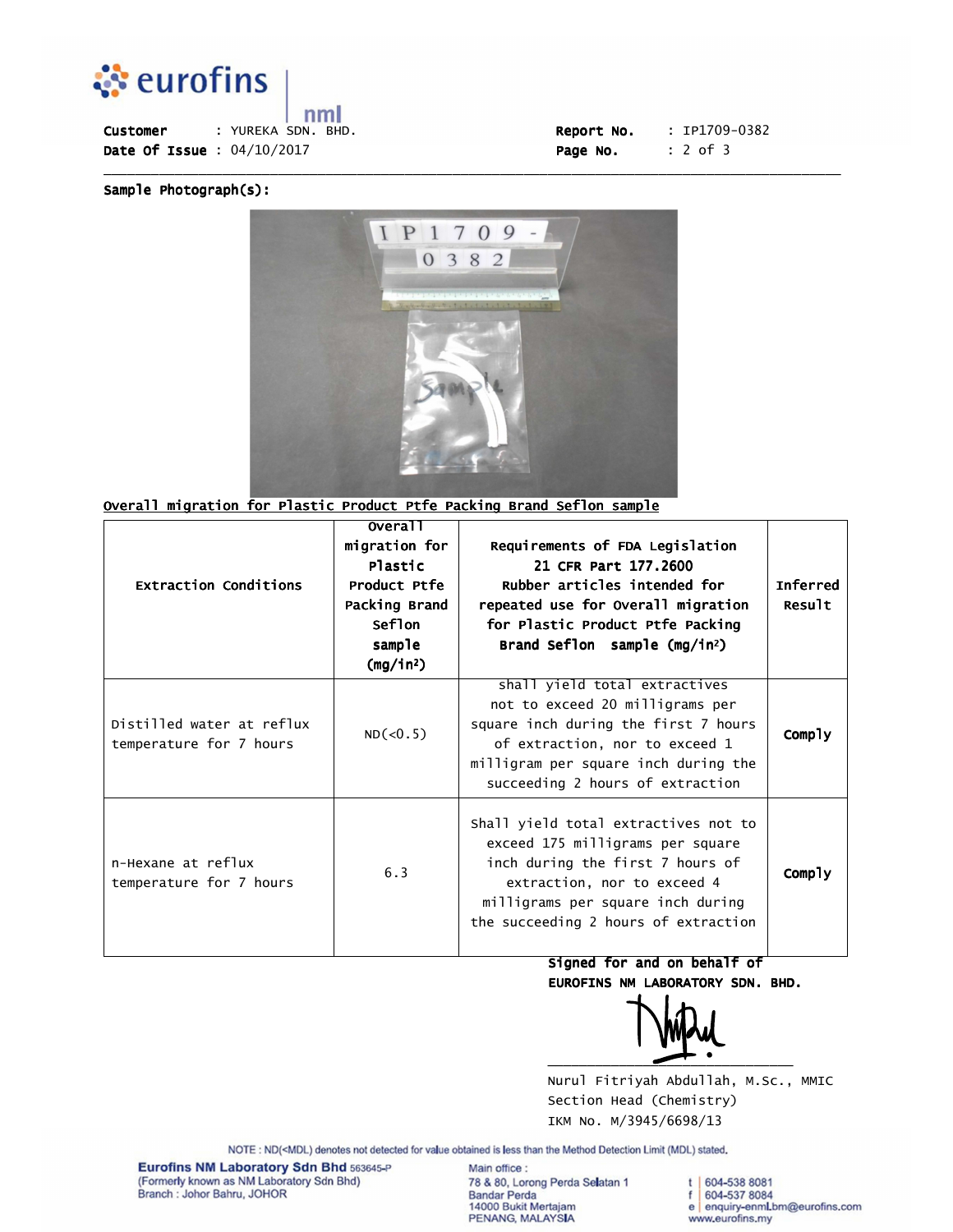

 $nml$ 

Date Of Issue : 04/10/2017 **Date Of Issue : 04/10/2017 Page No.** : 3 of 3

# Customer : YUREKA SDN. BHD. Report No. : IP1709-0382

### Overall migration for PLASTIC PRODUCT PTFE PACKING BRAND SEFLON sample

| <b>Extraction Conditions</b>                                                                                       | <b>overall</b><br>migration for<br>Plastic<br>Product Ptfe<br>Packing Brand<br><b>Seflon</b><br>sample<br>(mg/in <sup>2</sup> ) | Requirements of FDA Legislation<br>21 CFR Part 177.2600<br>Rubber articles intended for<br>repeated use for Overall migration<br>for Plastic Product Ptfe Packing<br>Brand Seflon sample (mg/in <sup>2</sup> )           | Inferred<br>Result |
|--------------------------------------------------------------------------------------------------------------------|---------------------------------------------------------------------------------------------------------------------------------|--------------------------------------------------------------------------------------------------------------------------------------------------------------------------------------------------------------------------|--------------------|
| Distilled water at reflux<br>temperature for<br>9 hours<br>(additional 2 hours from<br>initial 7 hours extraction) | ND(<0.5)                                                                                                                        | shall yield total extractives<br>not to exceed 20 milligrams per<br>square inch during the first 7 hours<br>of extraction, nor to exceed 1<br>milligram per square inch during the<br>succeeding 2 hours of extraction   | Comply             |
| n-Hexane at reflux<br>temperature for 9 hours<br>(additional 2 hours from<br>initial 7 hours extraction)           | ND(<0.5)                                                                                                                        | Shall yield total extractives not to<br>exceed 175 milligrams per square<br>inch during the first 7 hours of<br>extraction, nor to exceed 4<br>milligrams per square inch during<br>the succeeding 2 hours of extraction | Comply             |

\_\_\_\_\_\_\_\_\_\_\_\_\_\_\_\_\_\_\_\_\_\_\_\_\_\_\_\_\_\_\_\_\_\_\_\_\_\_\_\_\_\_\_\_\_\_\_\_\_\_\_\_\_\_\_\_\_\_\_\_\_\_\_\_\_\_\_\_\_\_\_\_\_\_\_\_\_\_\_\_\_\_\_\_\_\_\_\_\_\_\_\_\_

Signed for and on behalf of

EUROFINS NM LABORATORY SDN. BHD.

\_\_\_\_\_\_\_\_\_\_\_\_\_\_\_\_\_\_\_\_\_\_\_\_\_\_\_\_\_\_\_

 Nurul Fitriyah Abdullah, M.Sc., MMIC Section Head (Chemistry) IKM No. M/3945/6698/13

- End of Report -

NOTE : ND(<MDL) denotes not detected for value obtained is less than the Method Detection Limit (MDL) stated.

Main office: 78 & 80, Lorong Perda Selatan 1 Bandar Perda<br>14000 Bukit Mertajam PENANG, MALAYSIA